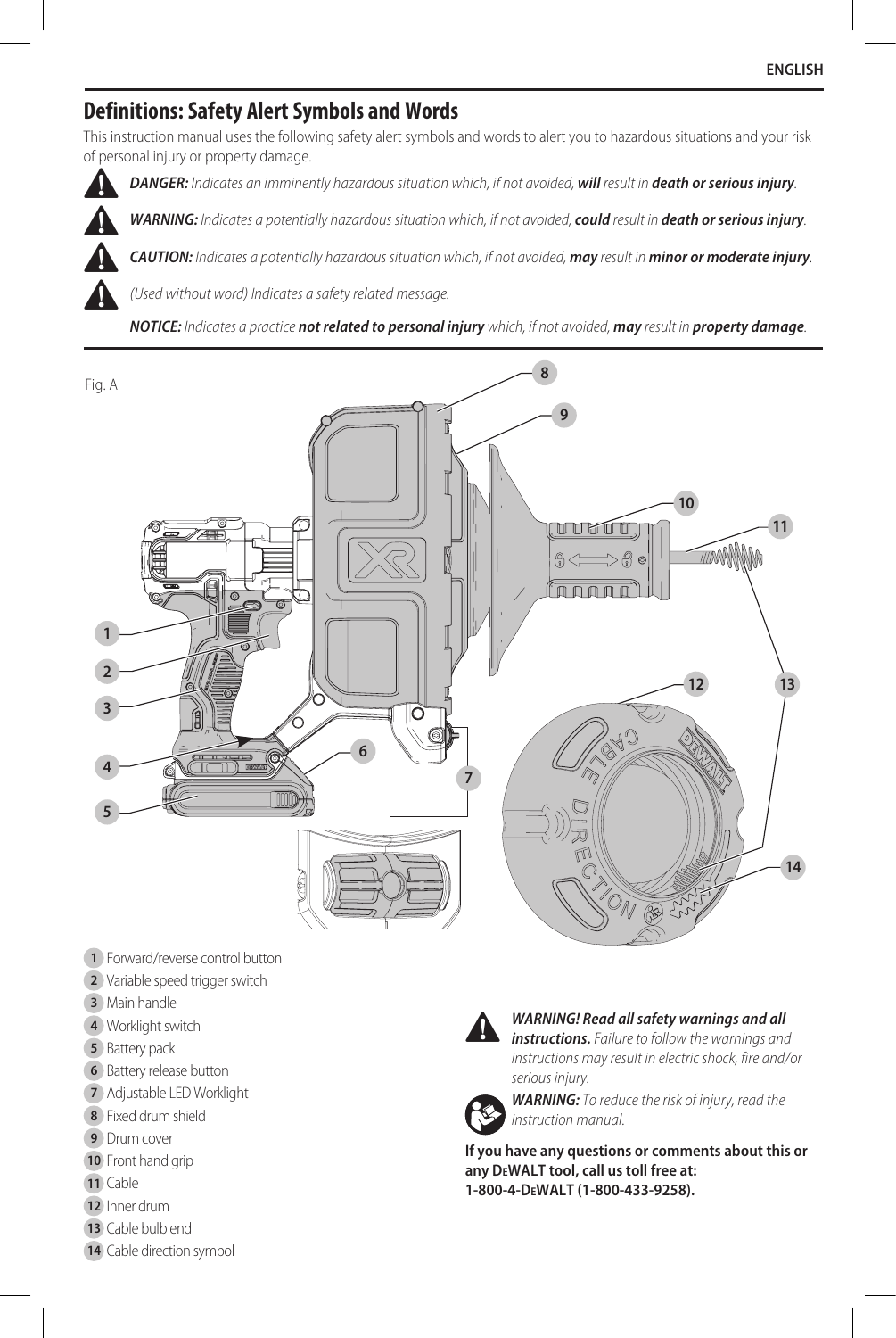## **GENERAL POWER TOOL SAFETY WARNINGS**

 $\mathbf{\hat{A}}$ 

**A WARNING! Read all safety warnings and all instructions.** Failure to follow the warnings and

*instructions may result in electric shock, fire and/or serious injury.*

### **SAVE ALL WARNINGS AND INSTRUCTIONS FOR FUTURE REFERENCE**

*The term "power tool" in the warnings refers to your mainsoperated (corded) power tool or battery-operated (cordless) power tool.*

## **1) Work Area Safety**

- *a ) Keep work area clean and well lit. Cluttered or dark areas invite accidents.*
- *b ) Do not operate power tools in explosive atmospheres, such as in the presence of flammable liquids, gases or dust. Power tools create sparks which may ignite the dust or fumes.*
- *c) Keep children and bystanders away while operating a power tool. Distractions can cause you to lose control.*

### **2) Electrical Safety**

- *a ) Power tool plugs must match the outlet. Never modify the plug in any way. Do not use any adapter plugs with earthed (grounded) power tools. Unmodified plugs and matching outlets will reduce risk of electric shock.*
- *b ) Avoid body contact with earthed or grounded surfaces such as pipes, radiators, ranges and refrigerators. There is an increased risk of electric shock if your body is earthed or grounded.*
- *c) Do not expose power tools to rain or wet conditions. Water entering a power tool will increase the risk of electric shock.*
- *d ) Do not abuse the cord. Never use the cord for carrying, pulling or unplugging the power tool. Keep cord away from heat, oil, sharp edges or moving parts. Damaged or entangled cords increase the risk of electric shock.*
- *e) When operating a power tool outdoors, use an extension cord suitable for outdoor use. Use of a cord suitable for outdoor use reduces the risk of electric shock.*
- *f ) If operating a power tool in a damp location is unavoidable, use a ground fault circuit interrupter (GFCI) protected supply. Use of a GFCI reduces the risk of electric shock.*

### **3) Personal Safety**

*a ) Stay alert, watch what you are doing and use common sense when operating a power tool. Do not use a power tool while you are tired or under the influence of drugs, alcohol or medication. A moment of inattention while operating power tools may result in serious personal injury.*

- *b ) Use personal protective equipment. Always wear eye protection. Protective equipment such as dust mask, non-skid safety shoes, hard hat, or hearing protection used for appropriate conditions will reduce personal injuries.*
- *c) Prevent unintentional starting. Ensure the switch is in the off position before connecting to power source and/or battery pack, picking up or carrying the tool. Carrying power tools with your finger on the switch or energizing power tools that have the switch on invites accidents.*
- *d ) Remove any adjusting key or wrench before turning the power tool on. A wrench or a key left attached to a rotating part of the power tool may result in personal injury.*
- *e) Do not overreach. Keep proper footing and balance at all times. This enables better control of the power tool in unexpected situations.*
- *f ) Dress properly. Do not wear loose clothing or jewelry. Keep your hair, clothing and gloves away from moving parts.Loose clothes, jewelry or long hair can be caught in moving parts.*
- *g ) If devices are provided for the connection of dust extraction and collection facilities, ensure these are connected and properly used. Use of dust collection can reduce dust-related hazards.*

## **4) Power Tool Use and Care**

- *a ) Do not force the power tool. Use the correct power tool for your application. The correct power tool will do the job better and safer at the rate for which it was designed.*
- *b ) Do not use the power tool if the switch does not turn it on and off. Any power tool that cannot be controlled with the switch is dangerous and must be repaired.*
- *c) Disconnect the plug from the power source and/ or the battery pack from the power tool before making any adjustments, changing accessories, or storing power tools. Such preventive safety measures reduce the risk of starting the power tool accidentally.*
- *d ) Store idle power tools out of the reach of children and do not allow persons unfamiliar with the power tool or these instructions to operate the power tool. Power tools are dangerous in the hands of untrained users.*
- *e) Maintain power tools. Check for misalignment or binding of moving parts, breakage of parts and any other condition that may affect the power tool's operation. If damaged, have the power tool repaired before use. Many accidents are caused by poorly maintained power tools.*
- *f ) Keep cutting tools sharp and clean. Properly maintained cutting tools with sharp cutting edges are less likely to bind and are easier to control.*
- *g ) Use the power tool, accessories and tool bits, etc. in accordance with these instructions, taking*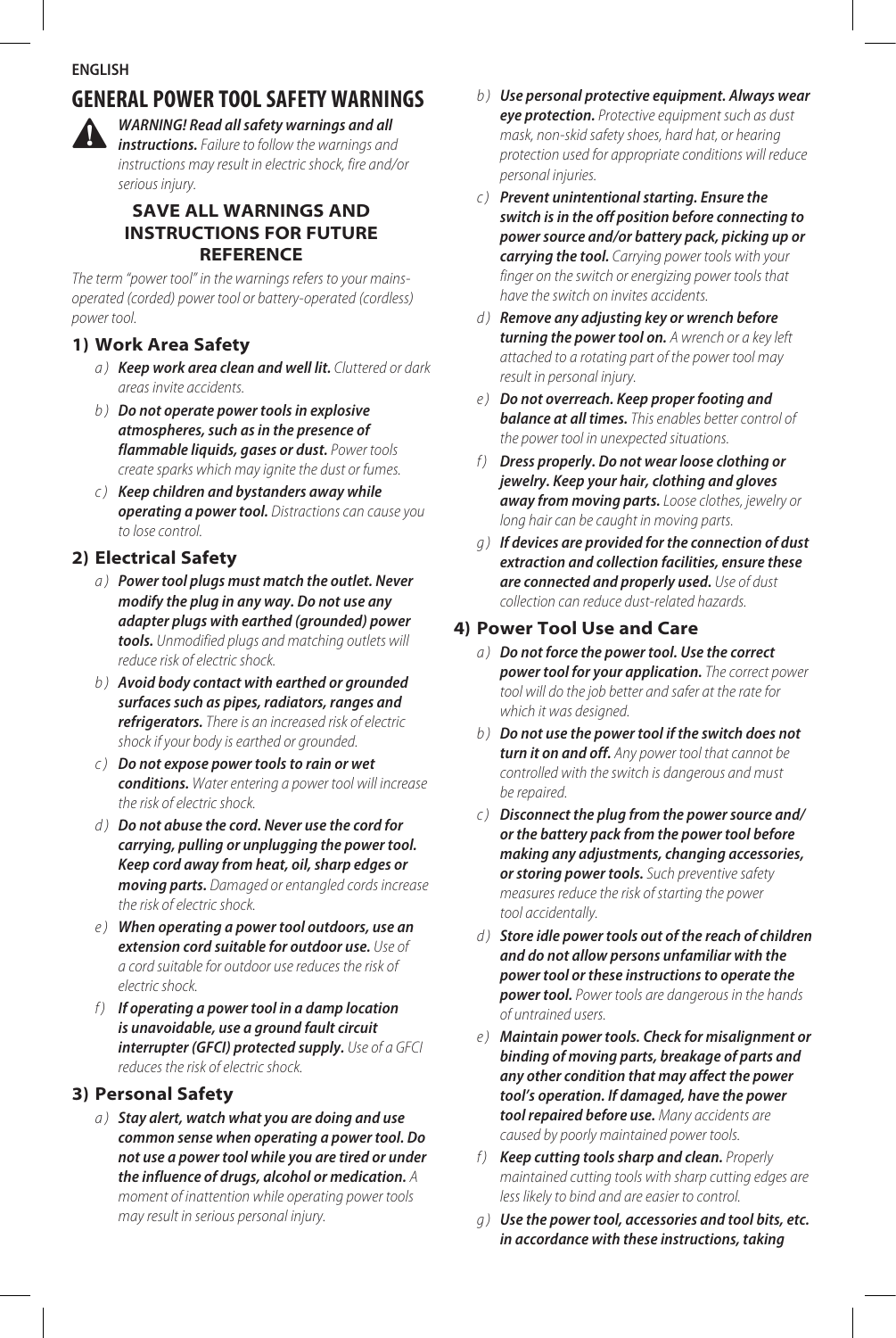*into account the working conditions and the work to be performed. Use of the power tool for operations different from those intended could result in a hazardous situation.*

### **5) Battery Tool Use and Care**

- *a ) Recharge only with the charger specified by the manufacturer. A charger that is suitable for one type of battery pack may create a risk of fire when used with another battery pack.*
- *b ) Use power tools only with specifically designated battery packs. Use of any other battery packs may create a risk of injury and fire.*
- *c) When battery pack is not in use, keep it away from other metal objects, like paper clips, coins, keys, nails, screws, or other small metal objects, that can make a connection from one terminal to another. Shorting the battery terminals together may cause burns or a fire.*
- *d ) Under abusive conditions, liquid may be ejected from the battery; avoid contact. If contact accidentally occurs, flush with water. If liquid contacts eyes, additionally seek medical help. Liquid ejected from the battery may cause irritation or burns.*

### **6) Service**

*a ) Have your power tool serviced by a qualified repair person using only identical replacement parts. This will ensure that the safety of the power tool is maintained.*

## **Additional Safety Rules for Drain Snake**

- *• Only grasp the cable with snug fitting leather work gloves with latex gloves inside. Latex or loose fitting gloves or rags can become wrapped around the cable and may result in serious personal injury.*
- *• Stop the tool immediately if the cable binds and stops. The cable can twist, kink or break if overstressed.*
- *• Before starting work, know what is in the drain. Wear safety equipment appropriate for the job (goggles, face shields, protective clothing, respirator, etc.). Drains may contain hazardous chemicals or infectious substances that could cause serious injury. Contact the chemical manufacturers to get safety information.*
- *• Do not eat or smoke while handling or operating the drain snake. After handling or operating drain snake, use hot, soapy water to wash hands and other body parts exposed to drain contents. This will help reduce the risk of health hazards due to exposure to hazardous chemicals or infectious substances.*
- *• Inspect cable for wear and damage before use.*
- *• If the cable is worn or damaged, replace the cable before using the drain snake.*
- *• Do not twist, kink or over bend cables. A broken cable may result in serious personal injury.*
- *• Refer to the* **Cable Application Chart** *to identify the appropriate size cable for the application. An incorrect cable can twist, kink or break if overstressed.*
- *• The drain cleaning process can damage floors and other surfaces and can be messy. Use appropriate protective covers to prevent damage and hazards to surrounding area.*
- *• The front of the drain snake should be no farther than 6" (15 cm) from drain opening. If not possible, use additional pipe and fittings to extend the drain. Exposing more than 6" (15 cm) of cable can cause twisting, kinking, breaking or whipping of the cable.*
- *• This tool is intended to be used by a single operator, so that they alone are able to control feed and rotation of the cable. If the cable stops rotating, the user must immediately release the trigger to prevent twisting, kinking, breaking or whipping of the cable.*
- *• Operate the drain snake in reverse rotation only as described in this manual. Running the tool in reverse for extended periods can cause damage to the cable.*
- *• Do not pull the trigger with the end of the cable outside of the pipe.*



**Additional Safety Information**<br> **A WARNING: ALWAYS** use safety glasses. All<br>
eyeglasses are NOT safety glasses. All<br>
dust mask if cutting operation is dust *WARNING: ALWAYS use safety glasses. Everyday eyeglasses are NOT safety glasses. Also use face or dust mask if cutting operation is dusty. ALWAYS WEAR CERTIFIED SAFETY EQUIPMENT:*

- *• ANSI Z87.1 eye protection (CAN/CSA Z94.3),*
- *• ANSI S12.6 (S3.19) hearing protection,*
- *• NIOSH/OSHA/MSHA respiratory protection.*



 *WARNING: Some dust created by power sanding, sawing, grinding, drilling, and other construction activities contains chemicals known to the State of California to cause cancer, birth defects or other reproductive harm. Some examples of these chemicals are:*

- *• lead from lead-based paints,*
- *• crystalline silica from bricks and cement and other masonry products, and*
- *• arsenic and chromium from chemicallytreated lumber.*

*Your risk from these exposures varies, depending on how often you do this type of work. To reduce your exposure to these chemicals: work in a well ventilated area, and work with approved safety equipment, such as those dust masks that are specially designed to filter out microscopic particles.*

*• Avoid prolonged contact with dust from power sanding, sawing, grinding, drilling, and other construction activities. Wear protective clothing and wash exposed areas with soap and water. Allowing dust to get into your mouth, eyes, or lay on the skin may promote absorption of harmful chemicals.*



 *WARNING: Use of this tool can generate and/ or disperse dust, which may cause serious and permanent respiratory or other injury. Always use NIOSH/OSHA approved respiratory protection appropriate for the dust exposure. Direct particles away from face and body.*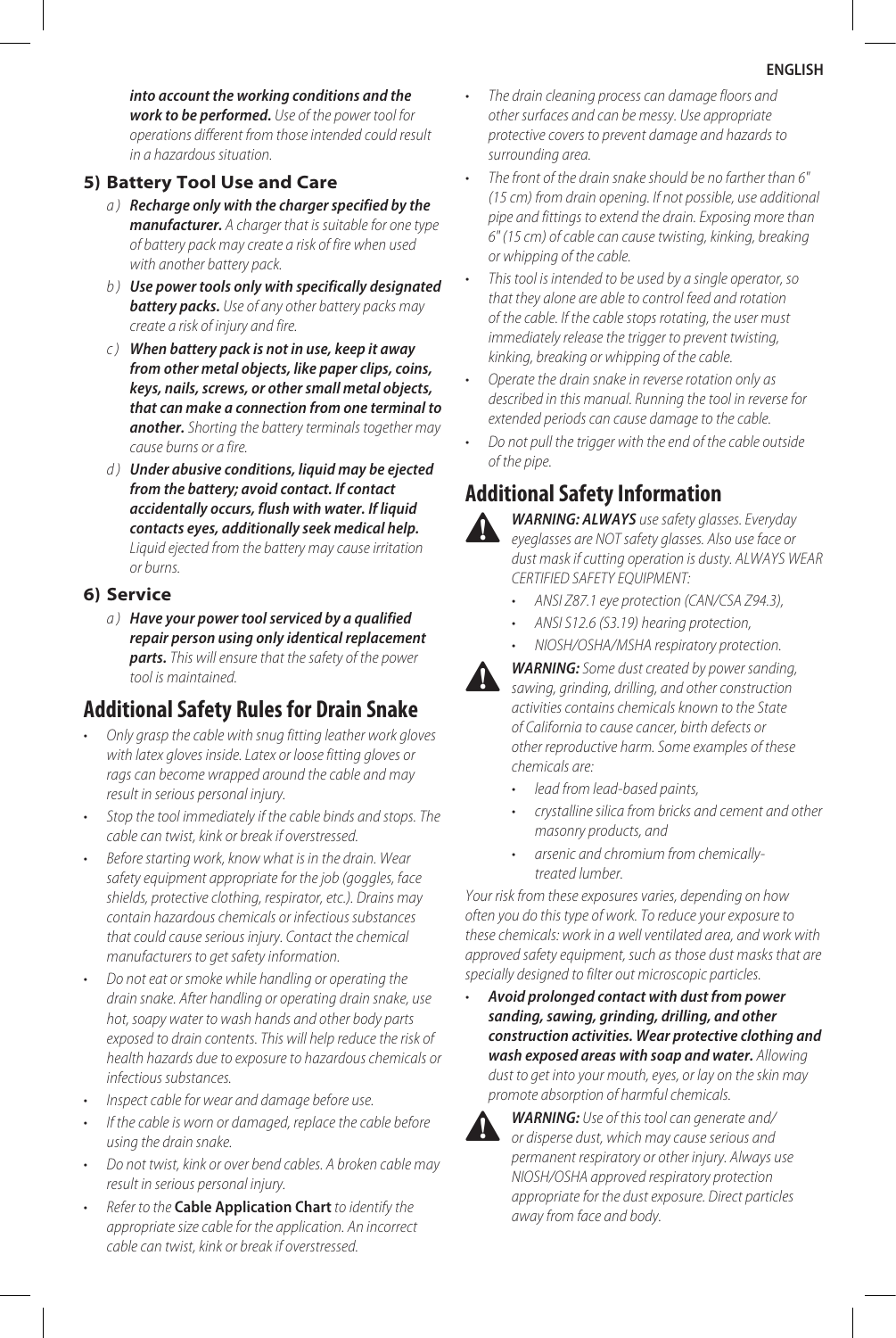#### **English**

2. For long storage, it is recommended to store a fully charged battery pack in a cool dry place out of the charger for optimal results.

**NOTE:** Battery packs should not be stored completely depleted of charge. The battery pack will need to be recharged before use.

## **SAVE THESE INSTRUCTIONS FOR FUTURE USE**

**COMPONENTS (FIG. A)**<br> **A WARNING:** Never mode<br>
of it. Damage or person *WARNING: Never modify the power tool or any part of it. Damage or personal injury could result.* Refer to Figure A at the beginning of this manual for a complete list of components.

## **INTENDED USE**

This drain snake is designed for professional drain cleaning applications.

**DO NOT** use under excessively wet conditions or in presence of flammable liquids or gases.

This drain snake is a professional power tool. **DO NOT** let children come into contact with the tool. Supervision is required when inexperienced operators use this tool.

## **Variable Speed Trigger Switch (Fig. A)**

To turn the tool on, squeeze the trigger switch <sup>2</sup>. To turn the tool off, release the trigger switch. The tool speed is controlled by varying the trigger position.

**NOTE:** Continuous use in variable speed range is not recommended. It may damage the switch and should be avoided.

## **Forward/Reverse Control Button (Fig. A)**

A forward/reverse control button  **1**  determines the spin direction of the cable and also serves as a lock-off button.

To select forward rotation, release the trigger switch and depress the forward/reverse control button on the right side of the tool.

To select reverse, release the trigger switch and depress the forward/reverse control button on the left side of the tool.

The center position of the control button locks the tool in the off position. When changing the position of the control button, be sure the trigger is released.

**NOTE:** The first time the tool is run after changing the direction of rotation, you may hear a click on start up. This is normal and does not indicate a problem.

**NOTE:** The tool must come to a complete stop before changing the tool's direction or running the tool in the opposite direction.

## **Front Handle/Cable Lock (Fig. A)**

The front handle  **10** has a lock position and unlock position. When pulled forward, the front handle will unlock allowing the cable to be pulled out of or pushed into the drum. When pulled backward, the front handle locks the cable into position.

# **Adjustable LED Worklight (Fig. A, D)**

The adjustable LED worklight  $\sigma$  (Fig. A) is located on the base of the fixed drum shield  **8** . The worklight switch  **4**  is located on the foot of the tool's main handle  **3** . The worklight is activated when the trigger switch is depressed. The low, medium and spotlight modes can be changed by moving the switch 4. If the trigger switch remains depressed, the worklight will remain on in all modes. In low and medium settings, the beam will automatically turn off 20 seconds after the trigger switch is released.



## **Spotlight Mode**

The high setting is the spotlight mode. The spotlight will run for 20 minutes after the trigger switch is released. Two minutes before the spotlight will shut off, it will flash twice and then dim. To avoid the spotlight shutting off, lightly tap



the trigger switch.<br>
WARNING<br>
or spotlig<br>
place the *WARNING: While using the worklight in medium or spotlight mode, do not stare at the light or place the tool in a position which may cause anyone to stare into the light. Serious eye injury could result.*



 *CAUTION: When using the tool as a spotlight, be sure it is secured on a stable surface where it will not cause a tripping or falling hazard.*



 *CAUTION: Fully retract the cable into the drum before using the tool as a spotlight. Personal injury or property damage could result.*

## **Low Battery Warning**

When in spotlight mode and the battery is nearing complete discharge, the spotlight will flash twice and then dim. After two minutes, the battery will be completely discharged and the tool will immediately shut down. At this



point, replace with a fresh battery.<br> **WARNING:** To reduce the r<br>
back-up battery or secondo *WARNING: To reduce the risk of injury, always have a back-up battery or secondary lighting available if the situation warrants it.*



**ASSEMBLY AND ADJUSTMENTS**<br> *WARNING: To reduce the risk of s<br>
injury, turn unit off and remove the form making any adjustments WARNING: To reduce the risk of serious personal injury, turn unit off and remove the battery pack before making any adjustments or removing/ installing attachments or accessories. An accidental start-up can cause injury.*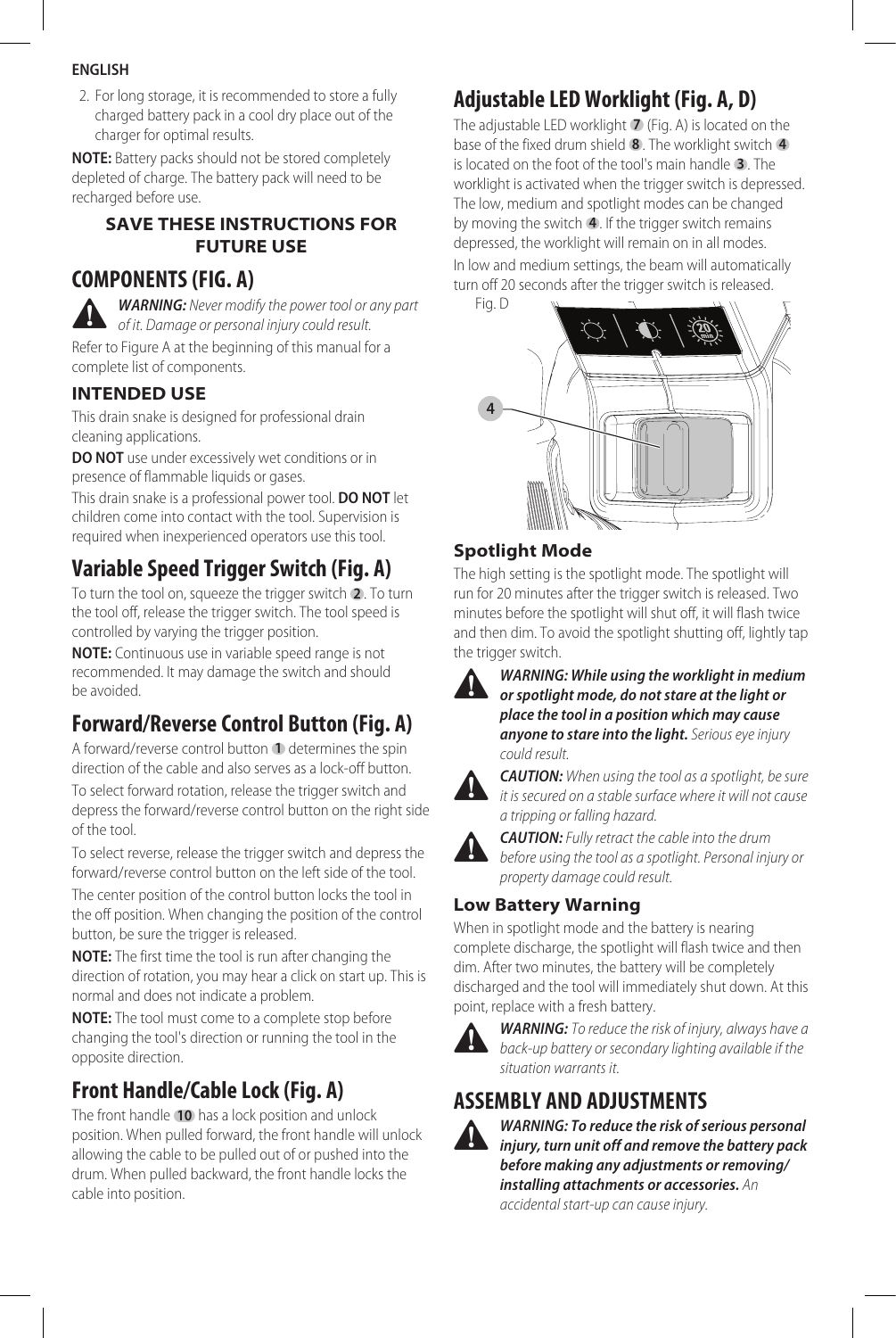# **Cable Removal from the Drain Snake and Cable Drum Installation**



 *WARNING: To reduce the risk of injury, wear safety goggles or glasses with side shields. Always wear leather gloves with latex gloves inside. The cable is under stress and can unwind unexpectedly. Cable end feature may be sharp.*

Remove the cable for cleaning after each use.

### **To remove the cable:**

- 1. Remove the battery pack from the tool.
- 2. Pull the front handle  **10** out away from the tool to the unlocked position.
- 3. With the tool supported vertically, remove the four screws from the drum cover **9**



 *WARNING: The cable is under stress and can uncoil unexpectedly. Keep pressure on the drum cover so it does not uncoil.*

- 4. Carefully lift the drum cover up, reach underneath to hold the cable firmly while pulling off the drum cover  $\bullet$ and front handle  **10** to expose the inner drum  **12** .
- 5. Remove the cable from the drum cover and front handle and tuck it into the inner drum. Set the drum cover aside.
- 6. Carefully remove the inner drum with cable from the drain snake.
- 7. When cleaning the cable, carefully uncoil the cable from the inner drum. Refer to *Cleaning* under *Maintenance*.

### **To install the cable:**

- 1. Remove the battery pack from the tool.
- 2. Pull the front handle  **10** out away from the tool to the unlocked position.
- 3. Remove the four screws from the drum cover  **9** .
- 4. Fully wind the clean, dry cable into the inner drum  **12**  following the cable direction symbol  **14** (Fig. A).



 *WARNING: Winding the cable in the wrong direction could cause the tool to apply excessive torque causing the cable to kink during bind up.*



 *WARNING: Never install a new cable by threading it through the front handle on the tool. Always disassemble the drum cover so you can be sure the cable is wound in the proper direction.*

- 5. Place the inner drum with cable back into the tool.
- 6. Carefully pull the cable bulb end  **13**  out of the inner drum and feed it through the front handle.



 *WARNING: The cable is under stress and can unwind unexpectedly. Keep pressure on the cable so it does not unwind.*

7. Place the drum cover and front handle over the inner drum and reinstall the four screws. Tighten securely. **NOTE:** If the unit is unbalanced and/or vibrates unnecessarily, the cable may be wound poorly.

# **OPERATION**



 *WARNING: To reduce the risk of serious personal injury, turn unit off and remove the battery pack before making any adjustments or removing/ installing attachments or accessories. An accidental start-up can cause injury.*

*WARNING: Always wear eye and other protective* 

*latex gloves inside.*



*equipment appropriate to the task. WARNING: Always wear leather work gloves with* 



 *WARNING: Do not operate if more than 6" (15 cm) of cable is outside of pipe or drum.*



*WARNING: The cable can whip or tangle.*



*WARNING: Do not hold cable while it is turning.*

*WARNING: Cable end feature may be sharp.*

# **Installing and Removing the Battery Pack (Fig. D)**

**NOTE:** For best results, make sure your battery pack is fully charged.

To install the battery pack  **5**  into the tool handle, align the battery pack with the rails inside the tool's handle and slide it into the handle until the battery pack is firmly seated in the tool and ensure that it does not disengage.

To remove the battery pack from the tool, press the release button  **6**  and firmly pull the battery pack out of the tool handle. Insert it into the charger as described in the charger section of this manual.





**Proper Hand Position (Fig. E)**<br>WARNING: To reduce the risk of server ALWAYS use proper hand position of *WARNING: To reduce the risk of serious personal injury, ALWAYS use proper hand position as shown.* 

 *WARNING: To reduce the risk of serious personal injury, ALWAYS hold securely in anticipation of a sudden reaction.*

Proper hand position requires one hand on the main handle  **3**  and one hand on the front handle grip  **10** .